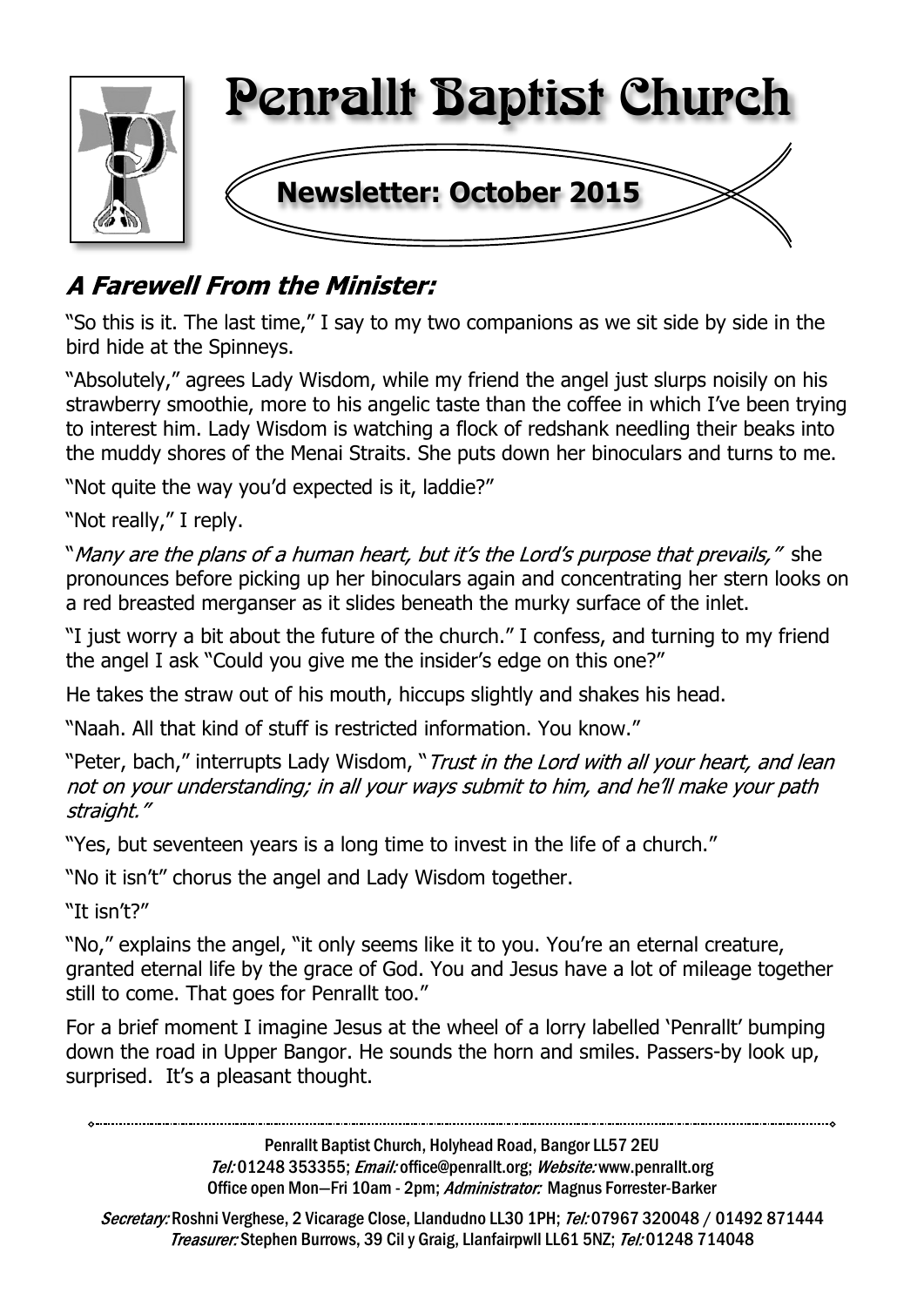Despite the fact that Lady Wisdom is just a poetic creation of the Biblical writer of Proverbs and my pal the angel only ever existed in my head, the three of us sit quietly waiting for the migratory birds to return home from northern climes to our coast.

But I have to confess one last burden of my heart.

"It's just that I totally hate goodbyes."

The flock of redshank suddenly take to the air in a piping flurry of brown and white feathers.

I look up, startled.

I'm alone.

Time, then, to bid the church farewell.

My thanks to you all for seventeen exciting and challenging years. Special thanks to all the deacons and pastoral care team members who have worked closest to me down the years, to the musicians who have produced such a wonderful score to accompany the story of Penrallt, and to our youth and children's teams who have helped adorn the church with young lives. Indeed, thank you all for your support and hard work. We will miss you.

And a final mention to Susan, my wife, who has worked harder than I have in the church and coped with me at the same time. I nominate her for a medal.

To you all, goodbye and God bless,

Peter

(The parts in italics above are quotations from the book of Proverbs, 19:21 and 3:5)

### THANK YOU

Our house looks like a florist's, there are so many cards we cannot get them all on the shelves and ledges in one go, we have enough chocolate for a thousand sweet teeth, and we are talking animatedly about buying something special for our new house with your gift so that we will always remember you when we relax on the sofa.

And we have been blessed.

Blessed by the prayers of the children in the book they made for us (and flattered by their portraits of Peter and Susan);

Blessed by the best wishes and prayer of so many people by phone, letter, card and in person;

Blessed by the book of memories to keep us thinking of you even as our memories fade with age.

God has answered so many prayers in Penrallt over these seventeen years that we must insist the growth and vitality of the church has stemmed from his grace.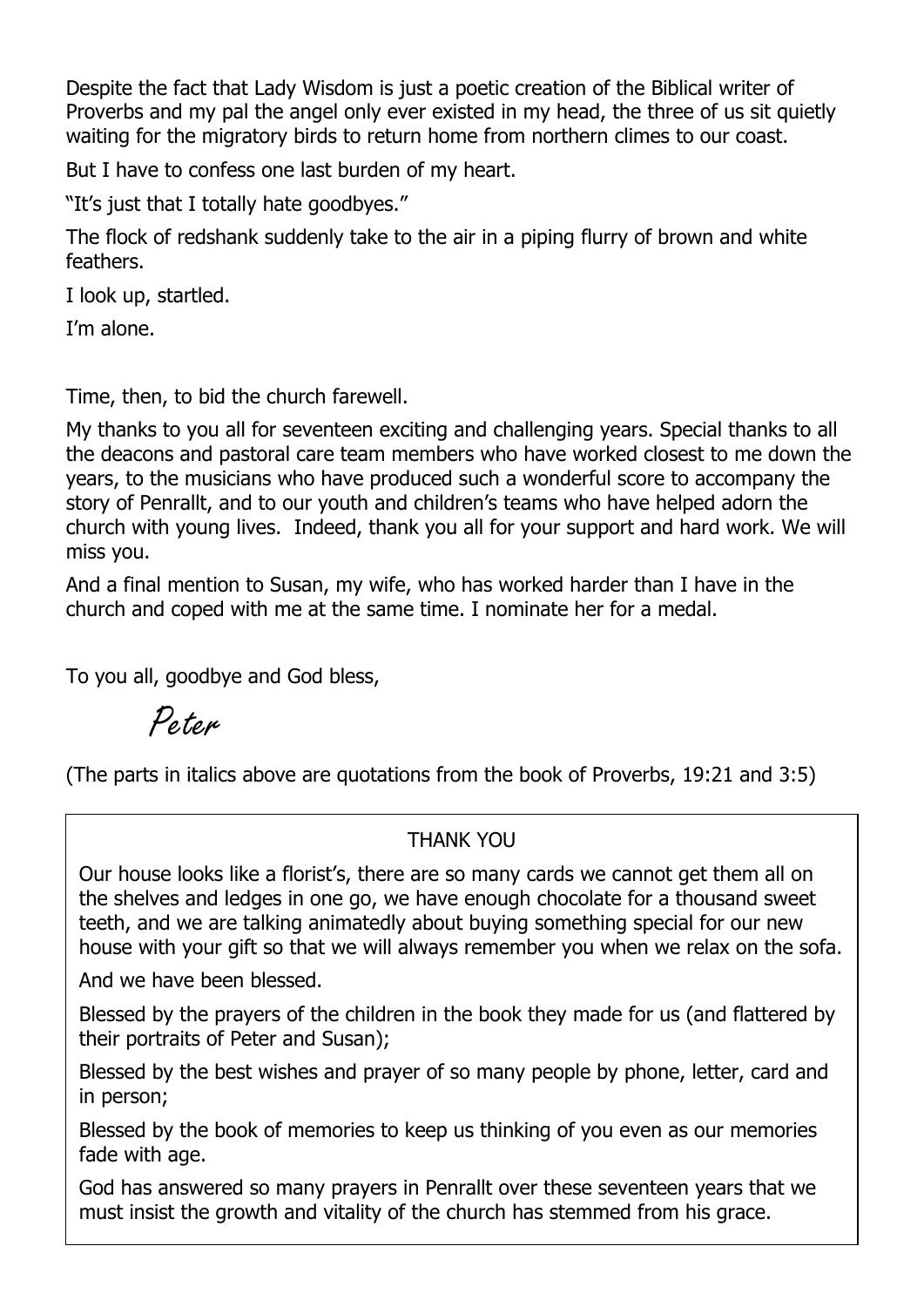Yet it has been a privilege to share in your hard work and dedication, and to see the fruit of our labour.

And it all seems so worthwhile when we come to thank Penrallt for its generosity last weekend.

So many hours of planning, activity and clearing up must have drained you all.

So thank you.

It is not easy to leave, especially as the new intake of students begins to fill the seats left vacant by those who left in June. Believe us when we say that our hearts longs to stay, get to know them, feed them and enjoy their company.

And we long to stay and enjoy your company too, sharing in your worship, being uplifted by our prayers, seeing God performing miracles and, well, just hanging out with you as friends.

Our hope is that your new minister will arrive soon and be well received and greatly encouraged, and that in the meantime you will grow and prosper in God's presence.

We will miss you, but expect to meet you from time to time.

May you know the length, breadth, height and depth of the love of God in Jesus his Son, and may the Spirit of God fill you with power, compassion and courage.

Peter & Susan

### **A call to honour God our Father:**

There you have it; farewell from Peter and Susan.

They have gone; off into the glorious sunset, hand in hand, entering a new phase of peace and calm. But they will remain friends with us. Right now we must rejoice for their selfless ministry over the past seventeen plus years (what a ministry it has been) and let them go; we too must move on.

So, where does that leave Penrallt to move on to?

Dear brothers and sisters, this is not the end of God's plans for Penrallt – rather a different phase; He calls us to rest on His promise that He will be with us no matter what. That is a promise not a 'maybe' or 'let me see'. He is the great 'I am.' We are a blessed church, God's church, a church that He bought with His precious blood – that is how important we are to Him. So, do we need to get dejected, negative and feel that things are about to fall apart without a minister, now that Peter has gone? We will not; this is an opportunity for us to get up, count our blessings, assess our talents and gifts and come together in oneness with the Spirit. We are God-reliant not minister-reliant and Peter would have been the first to say that. Let God do His work among us. We need a new minister, God has already anointed one for us but we have to wait with patience for God's timing and revelation – we all know this. The farther we roam along the path of anxiety the harder it is to remember that God is with us; it takes us away from awareness of His presence. Our path right now might feel rather rocky but trust in the Lord and He will make it straight. 'Therefore do not lose heart, …we are being renewed day by day' (2 Corinthians 4:16)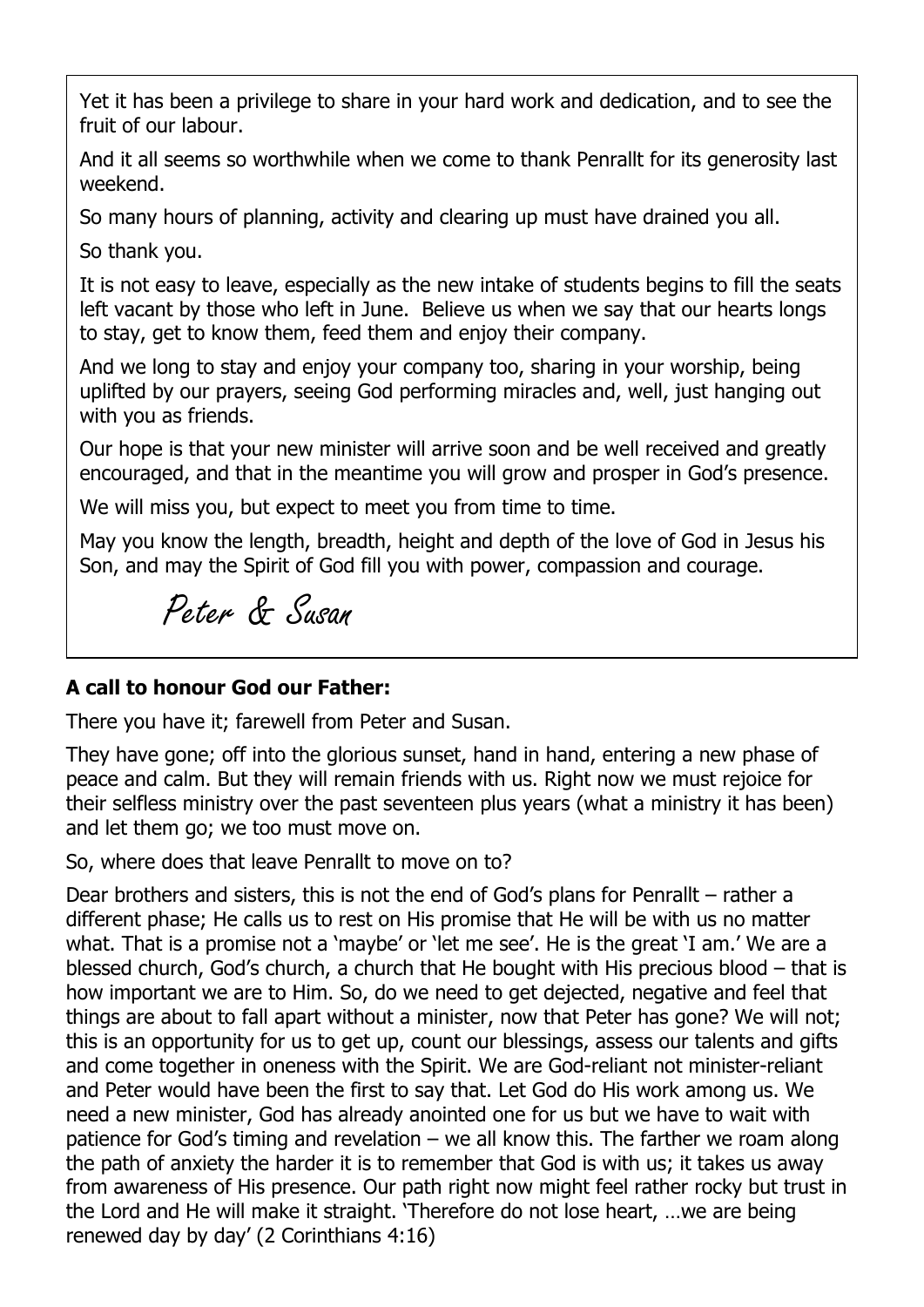Please will you trust your deacons  $-$  they are of your prayerful choice  $-$  who are working really hard behind the scenes, let them guide you, they are not about to run away with all decision making without your input. During this pastoral vacancy period will you pray for wisdom for all, will you provide support to one another, will you do an extra bit in the church life, will you accept the absence of a minister and few inconveniences with grace, for God grieves when grace erodes.

Communication will alleviate anxiety. Therefore, If you have any concerns, issues or personal worries, please do not hesitate to contact me any time – mobile 07967320048 or mail me on vergheseroshni@hotmail.com or secretary@penrallt.org.

The Pastoral Care Team is always available to you as is the church office and all deacons; we might not have instant answers but we can listen and together find answers to most problems.

God bless you all

Roshni

### **Services This Month:**

#### **4 October**

- 10:30am A Service of Praise and Thanksgiving. Leader: Geoff Birch.
- 6:00pm Communion Service / Thanksgiving Meditation. Speaker: Diane Holmes. **Today**  $I$ uke 4:14-22

#### **11 October**

|                    |                               | Your worst nightmare: a church full of people exactly like you! |
|--------------------|-------------------------------|-----------------------------------------------------------------|
| 6:00 <sub>pm</sub> | Speaker: Jon Stammers.        | Gifts of the Spirit #1: 1 Corinthians 12:12-26                  |
|                    | 10:30am Speaker: Rob Beamish. | New Beginnings #1: Acts 9:1-19                                  |

#### **18 October**

|                    | Spiritual Gifts: What are they and who are they for? |                                                                          |  |
|--------------------|------------------------------------------------------|--------------------------------------------------------------------------|--|
| 6:00 <sub>pm</sub> |                                                      | Speaker: Delvin Varghese. Gifts of the Spirit #2: 1 Corinthians 12:27-31 |  |
|                    | Up on the roof                                       | New Beginnings #2: Acts 10:1-23                                          |  |
|                    | 10:30am Speaker: Bob Woods.                          |                                                                          |  |

#### **25 October**

|        | 10:30am Communion Service. Speaker: Geoff Birch. |                                                                            |  |
|--------|--------------------------------------------------|----------------------------------------------------------------------------|--|
|        | <b>God Desires Our Best</b>                      | New Beginnings #3: Acts 13:1-12                                            |  |
| 6:00pm | Speaker: Roger Borlace.                          |                                                                            |  |
|        |                                                  | <b>The Most Excellent Way</b> Gifts of the Spirit $\#3$ : 1 Corinthians 13 |  |

#### **Our Speakers in October:**

**Rob Beamish** is the minister of Prince's Drive Baptist Church in Colwyn Bay and is our interim moderator while we are between ministers. **Delvin Varghese** has recently left Bangor to start a PhD in Newcastle. The other speakers are all members of Penrallt.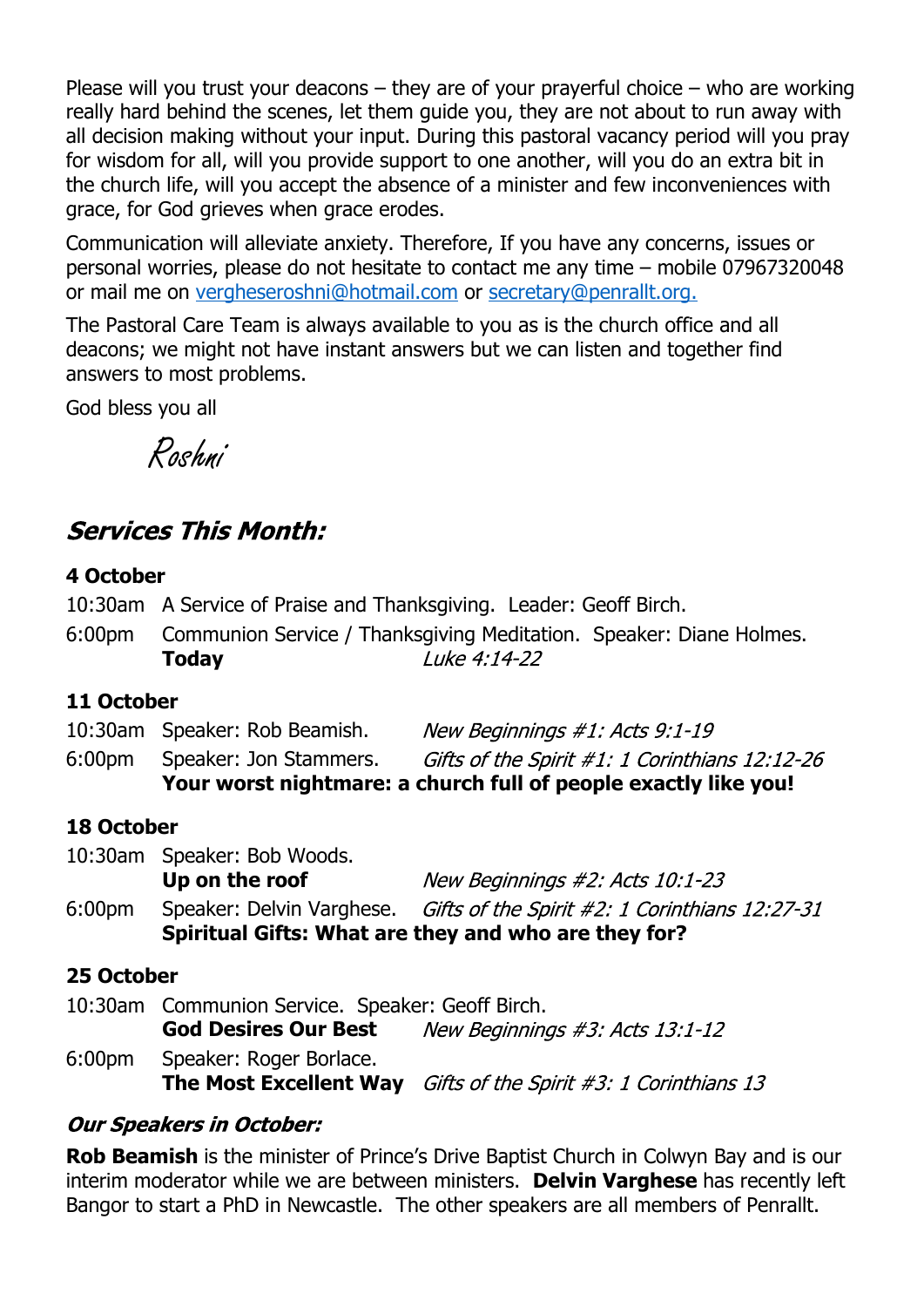## **Welcome to Students:**

If you're a student we welcome you to Penrallt. Please collect a student pack from the door, and join in our activities, especially Faith Café on Sunday nights from 27th September. Matt Dawson (07908 613758; students@penrallt.org) is our Student Coordinator and he will be happy to tell you what's happening and to invite you to our student home group.

## **Dates For Your Diary:**

| Sunday 4<br>2:45 <sub>pm</sub> |                                                                | Service at Plas Garnedd Residential Home in Llanberis.                                        |  |
|--------------------------------|----------------------------------------------------------------|-----------------------------------------------------------------------------------------------|--|
| <b>Wednesday 7</b>             | Men's prayer meeting followed by coffee in Options.<br>10:30am |                                                                                               |  |
| Monday 12                      | 7:30pm                                                         | Church members' meeting.                                                                      |  |
| <b>Saturday 17</b>             |                                                                | 9:30am-1pm <i>Bible Unzipped</i> at Rhos-On-Sea URC (NB this is a week<br>later than usual!). |  |
|                                |                                                                |                                                                                               |  |

**Monday 19** 10:30am Church walk at Capel Curig.

Please see the Noticeboard section of this newsletter for more about some of these events.

## **News of People:**

Congratulations to **Joan Beer** on becoming a great-grandmother. **Michael Hogg** is unwell and has been off work. **Phil McKenna** has had another stroke but is at home. **Lyn Isak** is back in the UK after a visit to Japan where she received good medical treatment. **Mandy Shanks** continues to receive treatment for the consequences of her major cancer surgeries, but sadly she and Martin have broken off their engagement just a month before the wedding.

**Trudie** and **Duncan** will be back before Christmas for the birth of their child in February.

Best wishes to **Averil Francis** as she takes up the offer of early retirement from the bank and seeks new challenges.

### **Children's Birthdays in October:**

5<sup>th</sup>: Evangeline Goodwin 7<sup>th</sup>: Anna Warnock 20<sup>th</sup>: Micah Adams 21st: Gwilym Davies 23rd: Scott Jones 26th: Hannah Howick 31st: Catrin Gwilliam

## **From the Church Office**

Please note that from 1st October the church office will be open for an extra hour each day. The opening hours will now be 10am to 3pm, Monday to Friday. We will endeavour to notify you via the weekly and monthly news bulletins if there will be occasions when the office is closed during the normal hours. The office will be closed between Thursday 29th October and Wednesday 4th November.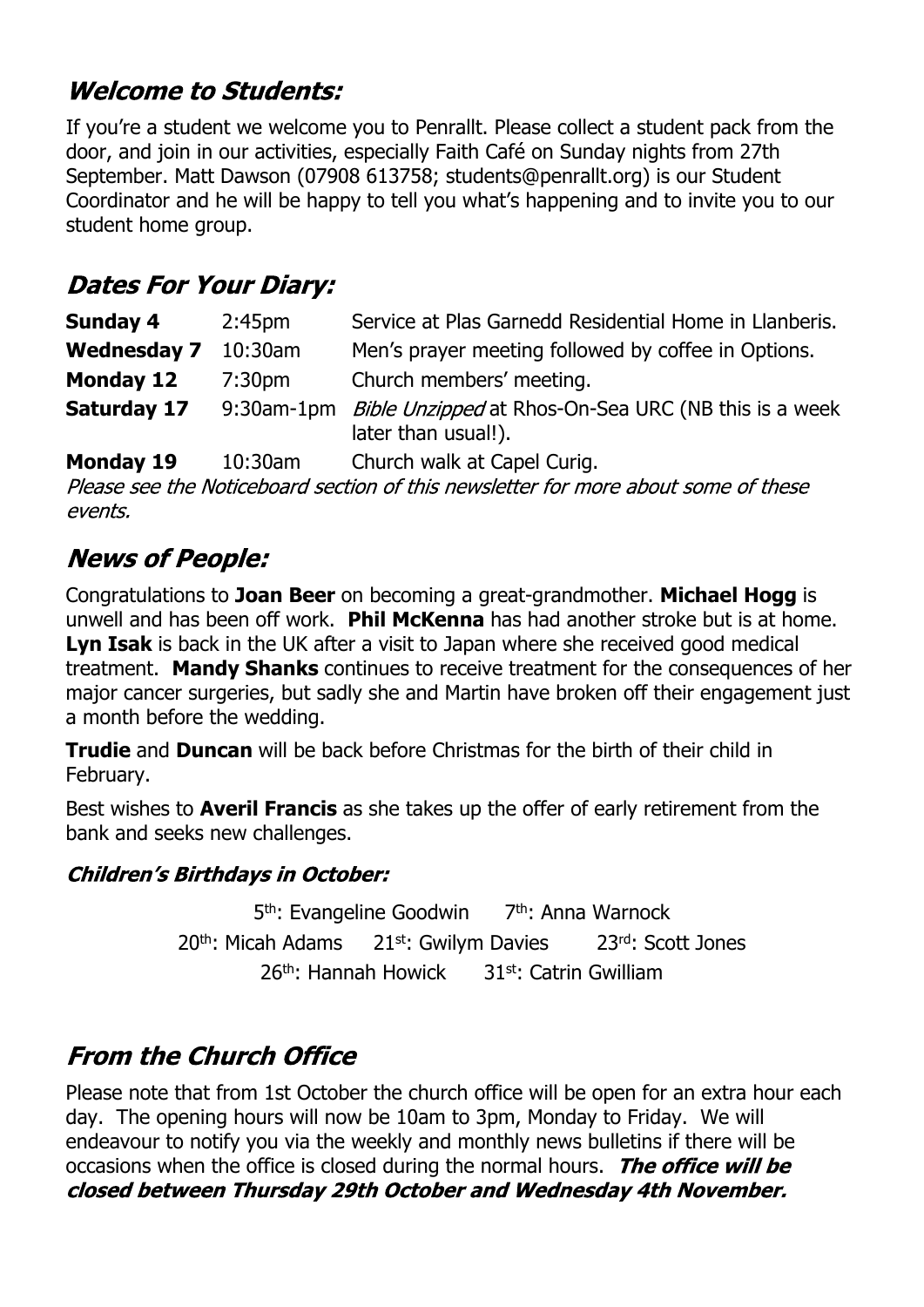## **Weekday Events:**

Please check with the contact people when there are meetings this month. HG = Home Group

| <b>Day</b> | <b>Time</b>                       | <b>Details</b>                                  | <b>Contacts</b>                            |
|------------|-----------------------------------|-------------------------------------------------|--------------------------------------------|
| <b>Tue</b> | 7:30 <sub>pm</sub>                | HG, Nilgiri                                     | Joan Beer (353874)                         |
| <b>Tue</b> | 7:30 <sub>pm</sub>                | <b>HG Tyddyn Isaf</b><br>(Menai Bridge)         | <b>Magnus Forrester-Barker</b><br>(717570) |
| <b>Wed</b> | 2:00 <sub>pm</sub>                | HG, Carers                                      | Carol Morris (208407)                      |
| <b>Wed</b> | 7:30 <sub>pm</sub>                | HG, Bethesda                                    | Jon & Deb Stammers (602868)                |
| <b>Wed</b> | 7:30 <sub>pm</sub>                | HG, Nomads                                      | Pat & Roger Borlace (713146)               |
| <b>Thu</b> | 10:30am                           | HG, Llanfairpwll (am)                           | Sue & Lawrence Moss (713793)               |
| <b>Thu</b> | 7:30 <sub>pm</sub>                | HG, Llanfairpwll (pm)                           | Sue & Lawrence Moss (713793)               |
| <b>Fri</b> | 10:30am-12pm                      | <b>Cheeky Monkeys</b><br>(parent/toddler group) | Ceri Walker (07581 452098)                 |
| <b>Fri</b> | 10:30am-12:30pm   HG, Maes y Dref |                                                 | Anne Collis (353173)                       |
| <b>Sat</b> | 8:30am                            | <b>Prayer Meeting</b>                           |                                            |

## Noticeboard:

### *◊* **Bible Unzipped**

Saturday 17th October  $9:30$ am

Bible Unzipped aims to unpack Scripture with those interested in learning more than can be offered in a Sunday sermon. It also equips those leading in the church with some tools for studying and teaching from the Bible. We meet monthly, usually on the second Saturday morning but this month a week later than usual, at Rhos-on-Sea URC from 9:30am to 1pm. The course is free and each morning includes three sessions. This month: Philippians 2 (Julia Bartholomew); The Image of God in 1 Corinthians 12 (Diane Holmes); The Garden Tomb in Jerusalem (Richard Meryon). Please note that Bible Unzipped next month will take place on 14th November here in Penrallt, not in Rhos.

### **◊ Car Parking**

Free parking is available on Sundays in Fron Heulog (the School of Healthcare Sciences) behind the Catholic church. The private car park next to Penrallt is now pay & display with no special rates for the disabled; it often shuts at 6pm. Morrisons are happy for you to park in their car park on Sunday mornings and do your shopping after the service provided you register your car registration number at their information desk beforehand; they say they switch the cameras off to make the car park available to us on Sunday/weekday evenings after 6pm.

### **◊ Church Lunch**

We will host a church lunch on **Sunday 4th October**. Please bring enough buffet style 'finger food' for yourselves and one or two others.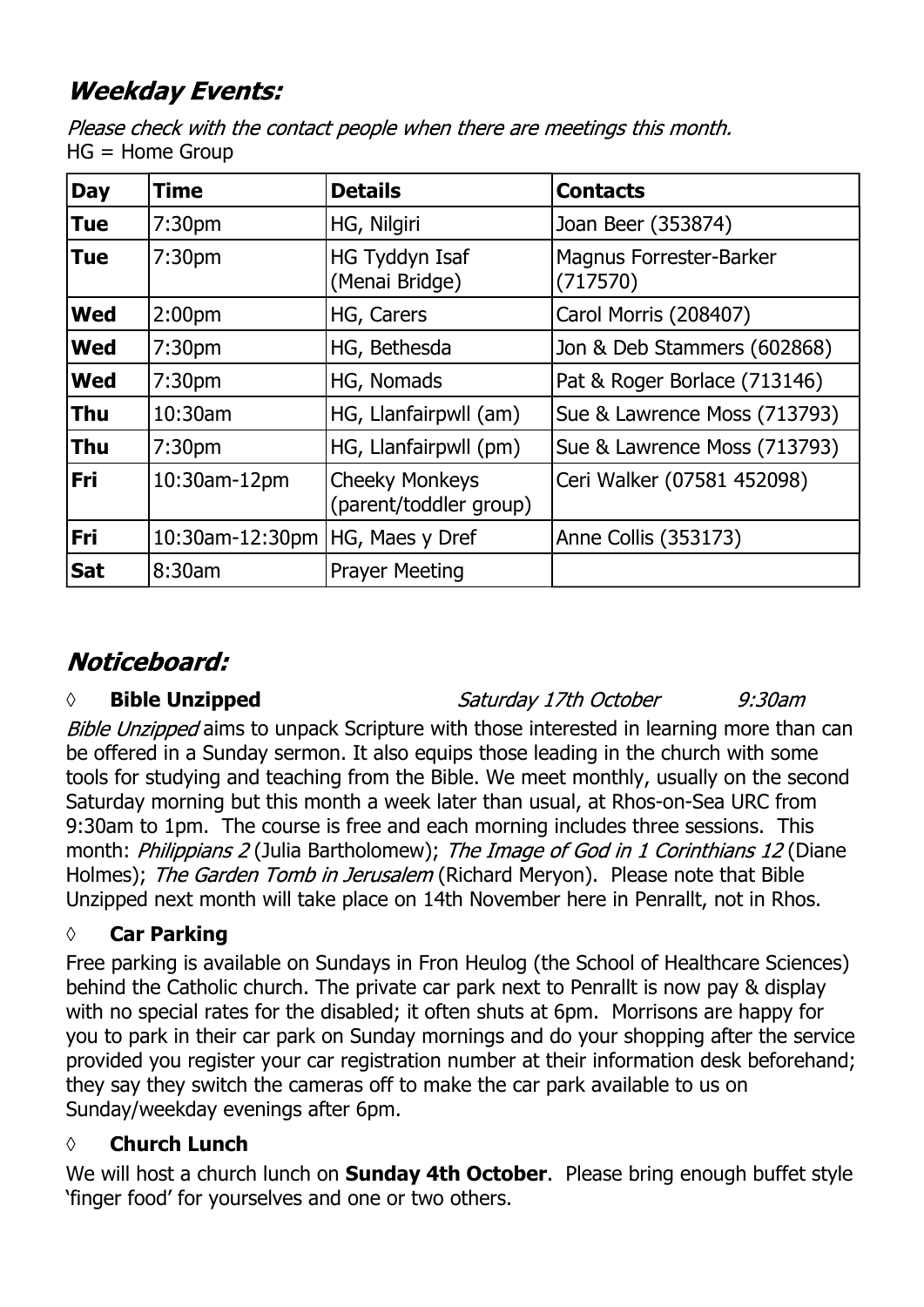#### *◊* **Church Walk**

### Monday 19th October

Meet at 10:30am in the free car park behind the shops at the junction of the A5 and A4086 at Capel Curig (toilets 20p). The walk consist of undulating terrain with some stiles and wonderful views (weather permitting) and approximately 4 ½ miles. Walking boots desirable. Bring picnic lunch. Café at end of walk. For any further details contact Geoff and Marilyn: 01286 870944.

#### *◊* **Men's Prayer Meeting**

Wednesday 7th October  $10:30$ am

Time spent in prayer will be followed by coffee in Options. All are welcome to join us.

### **◊ Pastoral Help**

If you have pastoral concerns please contact a member of the Pastoral Care team: Pat Borlace (713146); Adrienne Ferrada; Geoff Moore (410582); Judy Stammers (364394); Helen Thomas (600174).

◊ **The Prayer Room** is open before and after the service for quiet prayer. Penrallt is a place of prayer, so make use of this sacred space.

### **◊ Pray for Penrallt Every Day**

We believe in prayer and encourage people to pray. You can send prayer request to our electronic diary via office@penrallt.org (there are also prayer cards in the church porch that you can fill in). Better still, you can receive the prayer diary straight to your inbox every Monday by emailing the office now and requesting to be put on the list. For more immediate and interactive sharing of prayers, search on Facebook for Penrallt Prayer Point and send a request to join our group.

### **◊ Rough Sleepers**

The church's policy is not to give money directly to the rough sleepers in Upper Bangor. Be warned that some of them can be aggressive. You will find brown envelopes in the porch for a gift that will buy meal vouchers which are distributed to rough sleepers by the Cathedral. So far Penrallt has contributed £5,855 to this scheme.

### **◊ Sunday Afternoon Services**

We visit residential homes in the area once a month on a Sunday afternoon, alternating between Haulfre (in Llangoed, on Anglesey, starting at 2:15pm) and Plas Garnedd (in Llanberis, starting at 2:45pm), usually on the first Sunday. This month we are due to visit Plas Garnedd on **Sunday 4th October** (please see that week's news sheet or check with the church office for confirmation).

As you may be aware, Haulfre is currently under threat of closure. A decision is due to be made on 19th October and we are hoping to arrange a prayer walk around the perimeter of the grounds before this date. Please watch the weekly news sheets for further information, or contact the office if you would like to be notified directly.

### Deadline for next month's newsletter: Sunday 25th October.

Please sent information to Magnus (office@penrallt.org; 01248 353355). All notices should be submitted in writing (preferably by email) as early as possible.